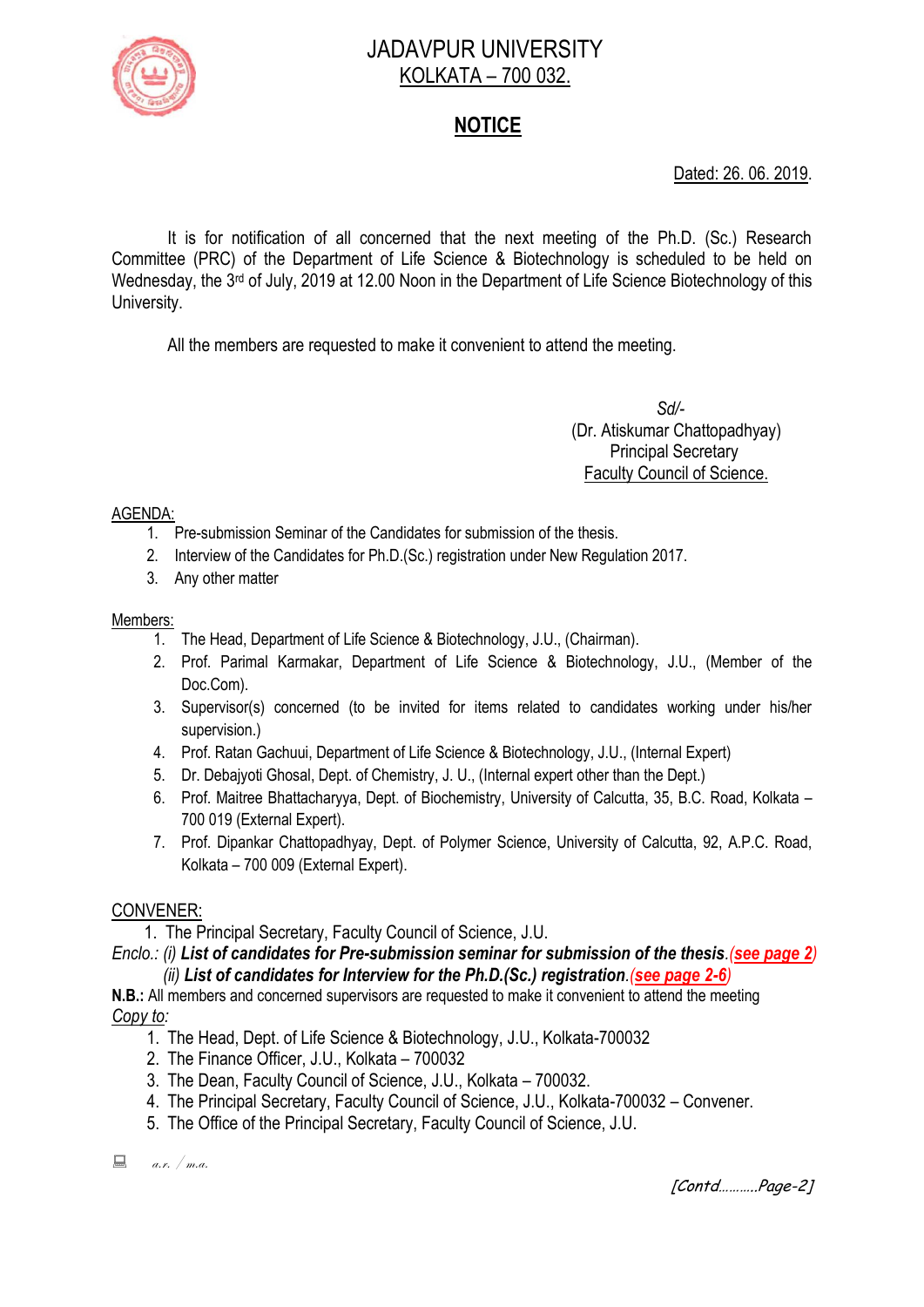[Page-2]

## **DEPARTMENT OF LIFE SCIENCE & BIOTECHNOLOGY LIST OF CANDIDATES FOR PRE-SUBMISSION SEMINAR FOR SUBMISSION OF THE THESIS**

| List of Candidates for pre-submission seminar for submission of the thesis<br>Venue: Department of Life Science & Biotechnology<br>12-00 Noon<br>Time: |                                                                    |                                                                                                                                                                                                                                                                             | Date: 03.07.2019                                                                                                                                                                                                                         |                         |                                                                                                                    |
|--------------------------------------------------------------------------------------------------------------------------------------------------------|--------------------------------------------------------------------|-----------------------------------------------------------------------------------------------------------------------------------------------------------------------------------------------------------------------------------------------------------------------------|------------------------------------------------------------------------------------------------------------------------------------------------------------------------------------------------------------------------------------------|-------------------------|--------------------------------------------------------------------------------------------------------------------|
| SI.<br>No.                                                                                                                                             | Name of the<br>candidates<br>[Index No]                            | Name of the Supervisor/s                                                                                                                                                                                                                                                    | Proposed Title of the<br><b>Thesis</b>                                                                                                                                                                                                   | Date of<br>Registration | Date of<br>Publication of<br>Course Work<br>Result                                                                 |
| 1.                                                                                                                                                     | Asma Sultana<br><b>[Index No.:</b><br>68/16/Life Sc./24]           | Dr. Sharmila<br>Chattopadhyay, Senior<br>Principal Scientist, I.I.C.B.,<br>4, Raja S.C. Mullick Road,<br>Jadavpur, Kolkata-<br>700032                                                                                                                                       | "Molecular analysis of<br>transgenic Arabidopsis<br>exhibiting enhanced<br>glutathione content".                                                                                                                                         | 27.04.2016              | N.B.: A fresh<br>copy of<br>Course Work<br>Mark-Sheet is<br>needed (i.e.<br>the enclosed<br>copy is not<br>clear). |
| 2.                                                                                                                                                     | Smt. Soumi<br>Chakraborty<br>[Index No.:<br>141/14/Life Sc./23]    | Dr. Paramita<br>Bhattacharjee, Associate<br>Professor, Dept. of FTBE,<br>J.U., Kolkata-700032 and<br>Dr. Dilip Kumar Nandi,<br>Associate Professor, Dept.<br>of Physiology, Nutrition<br>and Microbiology, Raja<br>N.L. Khan Women's<br>College, Midnapore-<br>721102, W.B. | "STUDIES ON<br>ANTIOXIDATIVE,<br>ANTIDIABETIC AND<br><b>HYPOCHOLESTEROMIC</b><br><b>ACTIVITIES OF</b><br>MELATONIN-RICH<br><b>EXTRACTS OF MUSTARD</b><br>SEEDS".                                                                         | 28.07.2014              | 13.10.2015                                                                                                         |
| 3.                                                                                                                                                     | Sri Sayantan<br>Bhattacharyya<br>[Index No.:<br>27/14/Life Sc./23] | Dr. Nabendu Murmu, Sr.<br>Scientific Officer, C.N.C.I.,<br>37, S.P. Mukherjee Road,<br>Kolkata-700026                                                                                                                                                                       | "Molecular Signaling<br>Mechanism of Risk Factor<br>Induced Carcinogenesis in<br>Squamous Cell Carcinoma<br>of the Head and Neck:<br>Synergistic Effect of Lupeol<br>and Ionizing Radiation in<br><b>Head and Neck Cancer</b><br>Cells". | 20.01.2014              | 20.05.2015                                                                                                         |

**N.B.: All concerned candidates and supervisor/s are requested to attend the said meeting.**

#### **LIST OF CANDIDATES FOR INTERVIEW FOR PH.D.(SC.) PROGRAMME** L

#### **(1) DEPARTMENT OF LIFE SCIENCE & BIOTECHNOLOGY List of Candidates for Interview for the Ph.D.(Science) Programme** Venue : Department of Life Science & Biotechnology **Date : 03.07.2018 Time : 12-00 Noon SL. NO. NAME OF THE CANDIDATES NAME OF THE SUPERVISOR | NET / GATE / SET QUALIFIED ETC. 01. Soumita Paul** *[FS/Ph.D./L.Sc./1/2019 dtd. 22/04/19]* Prof. Biswadip Das, J.U. | NET **02. Pooja Roy** *[FS/Ph.D./L.Sc./15/2019 dtd. 25/04/19]* Dr. Paramita Bhattacharjee, Food Dr. Farannia Briattacharjee, 1 000<br>Tech. & Biochemical Engg., J.U.

[Contd………..Page-3]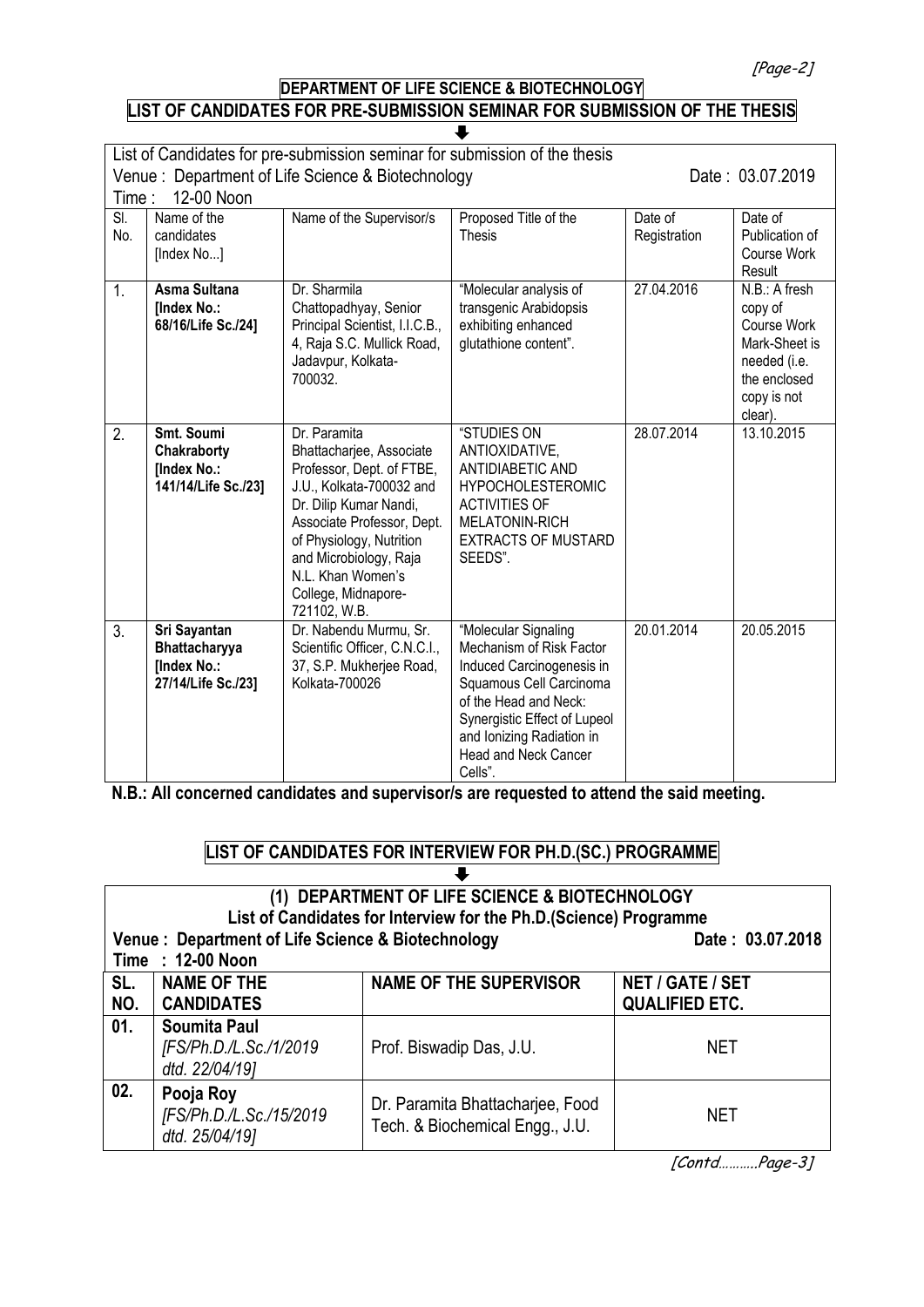| 03. | Poulami Sarkar<br>[FS/Ph.D./L.Sc./16/2019<br>dtd. 25/04/19]           | Dr. Paramita Bhattacharjee, Food<br>Tech. & Biochemical Engg., J.U. | <b>NET</b>          |
|-----|-----------------------------------------------------------------------|---------------------------------------------------------------------|---------------------|
| 04. | Sandipan Bhattacharya<br>[FS/Ph.D./L.Sc./35/2019<br>dtd. 26/04/19]    | Prof. Papita Das,<br>Chemical Engg, J.U.                            | NET, GATE`          |
| 05. | Arkajyoti Mukherjee<br>[FS/Ph.D./L.Sc./49/2019<br>dtd. 29/04/19]      | Prof. Papita Das,<br>Chemical Engg, J.U.                            | NET, SET            |
| 06. | Deeti Jyothi<br>[FS/Ph.D./L.Sc./3/2019<br>dtd. 23/04/19]              | Dr. Umesh Prasad Singh, IICB                                        | <b>GPAT</b>         |
| 07. | <b>Himadri Nath</b><br>[FS/Ph.D./L.Sc./18/2019<br>dtd. 25/04/19]      | Dr. Subhajit Biswas, IICB                                           | NET                 |
| 08. | <b>Ruchi Supekar</b><br>[FS/Ph.D./L.Sc./19/2019<br>dtd. 25/04/19]     | Dr. Subhajit Biswas, IICB                                           | <b>NET</b>          |
| 09. | <b>Rumela Bose</b><br>[FS/Ph.D./L.Sc./43/2019<br>dtd. 29/04/19]       | Dr. Rupasri Ain, IICB                                               | <b>NET</b>          |
| 10. | <b>Saikat Pramanik</b><br>[FS/Ph.D./L.Sc./61/2019<br>dtd. 29/04/19]   | Dr. Uday Bandyopadhyay, IICB                                        | <b>NET</b>          |
| 11. | <b>Mainak Chakraborty</b><br>[FS/Ph.D./L.Sc./5/2019<br>dtd. 23/04/19] | Dr. Moumita Bhaumik (Ghosh)<br><b>NICED</b>                         | NET, GATE           |
| 12. | <b>Prolay Halder</b><br>[FS/Ph.D./L.Sc./6/2019<br>dtd. 23/04/19]      | Dr. Hemanta Koley, NICED                                            | ICMR-JRF, SET, GATE |
| 13. | <b>Upasana Baskey</b><br>[FS/Ph.D./L.Sc./44/2019<br>dtd. 29/04/19]    | Dr. Provash Chandra Sadhukhan,<br><b>NICED</b>                      | NET                 |
| 14. | Priya Kumari Verma<br>[FS/Ph.D./L.Sc./45/2019<br>dtd. 29/04/19]       | Dr. Provash Chandra Sadhukhan,<br><b>NICED</b>                      | <b>NET</b>          |
| 15. | <b>Nanda Singh</b><br>[FS/Ph.D./L.Sc./48/2019<br>dtd. 29/04/19]       | Dr. Amit Pal, NICED                                                 | <b>NET</b>          |
| 16. | <b>Bani Mallick</b><br>[FS/Ph.D./L.Sc./52/2019<br>dtd. 29/04/19]      | Dr. Moumita Dutta, NICED                                            | <b>NET</b>          |
| 17. | <b>Supradip Dutta</b><br>[FS/Ph.D./L.Sc./53/2019<br>dtd. 29/04/19]    | Dr. Provash Chandra Sadhukhan,<br><b>NICED</b>                      | <b>NET</b>          |
| 18. | Priyanka Basak<br>[FS/Ph.D./L.Sc./54/2019<br>dtd. 29/04/19]           | Dr. Sushmita Bhattacharya,<br><b>NICED</b>                          | NET, GATE           |

[Contd………..Page-4]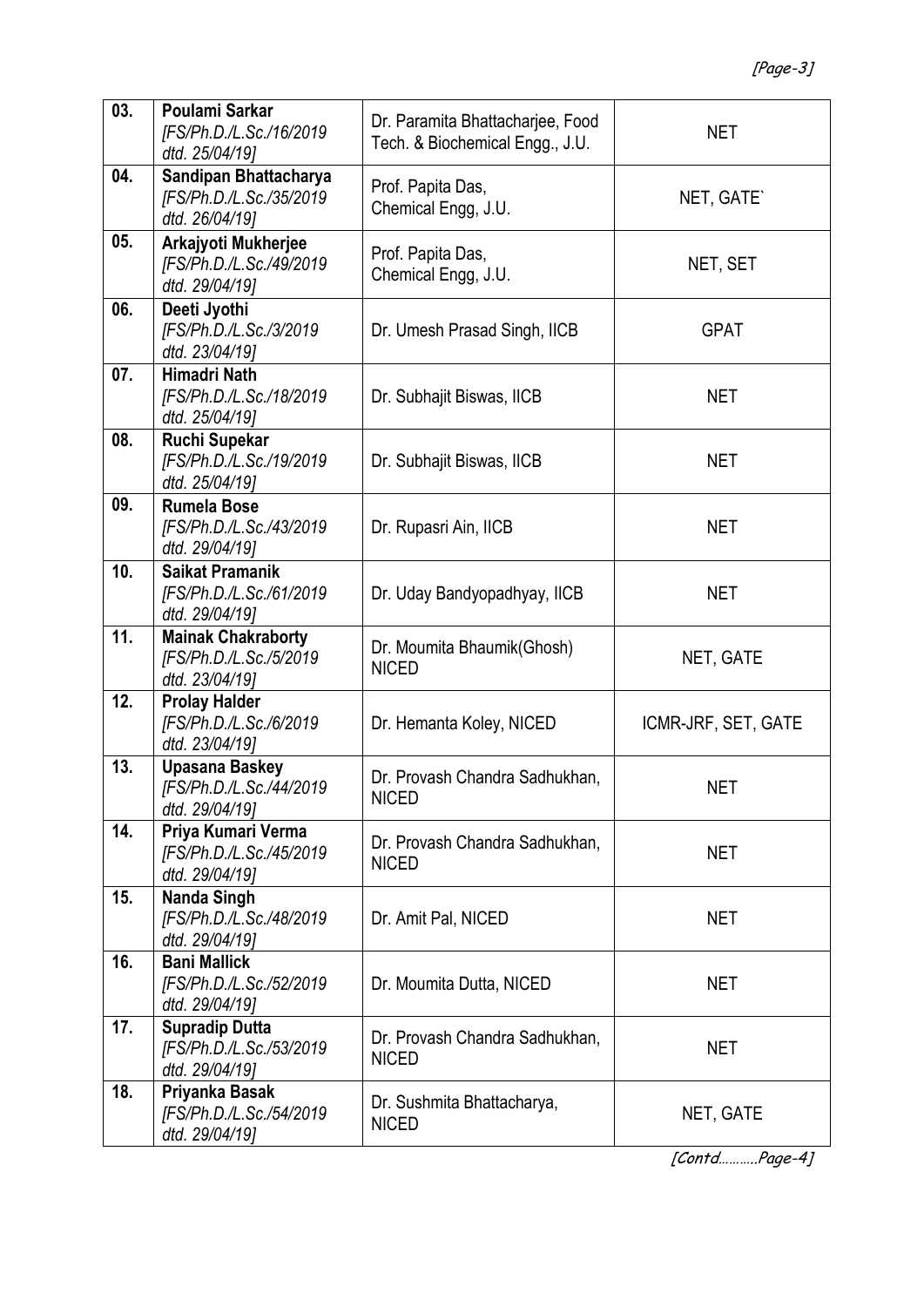| 19. | <b>Indranil Mondal</b><br>[FS/Ph.D./L.Sc./55/2019<br>dtd. 29/04/19]    | Dr. Nabendu Sekhar Chatterjee,<br><b>NICED</b> | NET, GATE       |
|-----|------------------------------------------------------------------------|------------------------------------------------|-----------------|
| 20. | Niraj Nag<br>[FS/Ph.D./L.Sc./56/2019<br>dtd. 29/04/19]                 | Dr. Amit Pal, NICED                            | NET, GATE       |
| 21. | Ekta Bhattacharya<br>[FS/Ph.D./L.Sc./7/2019<br>dtd. 24/04/19]          | Dr. Suparna Mandal Biswas, ISI                 | NET, GATE       |
| 22. | Rajashree Dutta<br>[FS/Ph.D./L.Sc./8/2019<br>dtd. 24/04/19]            | Dr. Suparna Mandal Biswas, ISI                 | <b>GATE</b>     |
| 23. | Shinja Chakraborty<br>[FS/Ph.D./L.Sc./60/2019<br>dtd. 29/04/19]        | Prof. Arunava Goswami, ISI                     | NET, GATE       |
| 24. | <b>Souradeep Biswas</b><br>[FS/Ph.D./L.Sc./10/2019<br>dtd. 24/04/19]   | Dr. Prosenjit Saha, CNCI                       | <b>ICMR-JRF</b> |
| 25. | <b>Saurav Bera</b><br>[FS/Ph.D./L.Sc./46/2019<br>dtd. 29/04/19]        | Dr. Rathindranath Baral, CNCI                  | <b>GATE</b>     |
| 26. | Depanwita Saha<br>[FS/Ph.D./L.Sc./47/2019<br>dtd. 29/04/19]            | Dr. Nabendu Murmu, CNCI                        | <b>GATE</b>     |
| 27. | Ananya Roy<br>[FS/Ph.D./L.Sc./20/2019<br>dtd. 26/04/19]                | Dr. Subhrangsu Chatterjee, Bose<br>Institute   | <b>NET</b>      |
| 28. | Samhita De<br>[FS/Ph.D./L.Sc./21/2019<br>dtd. 26/04/19]                | Prof. Mahadeb Pal,<br><b>Bose Institute</b>    | <b>NET</b>      |
| 29. | <b>Abhishek Kumar Das</b><br>[FS/Ph.D./L.Sc./22/2019<br>dtd. 26/04/19] | Prof. Parames C Sil,<br><b>Bose Institute</b>  | <b>GATE</b>     |
| 30. | <b>Ankita Mandal</b><br>[FS/Ph.D./L.Sc./23/2019<br>dtd. 26/04/19]      | Prof. Parames C Sil,<br><b>Bose Institute</b>  | <b>GATE</b>     |
| 31. | <b>Noyel Ghosh</b><br>[FS/Ph.D./L.Sc./24/2019<br>dtd. 26/04/19]        | Prof. Parames C Sil,<br><b>Bose Institute</b>  | <b>NET</b>      |
| 32. | Arnab Karmakar<br>[FS/Ph.D./L.Sc./25/2019<br>dtd. 26/04/19]            | Prof. Parames C Sil,<br><b>Bose Institute</b>  | <b>GATE</b>     |
| 33. | <b>Uday Hossain</b><br>[FS/Ph.D./L.Sc./27/2019<br>dtd. 26/04/19]       | Prof. Parames C Sil,<br><b>Bose Institute</b>  | <b>NET</b>      |
| 34. | <b>Sk. Abdul Mohid</b><br>[FS/Ph.D./L.Sc./28/2019<br>dtd. 26/04/19]    | Dr. Anirban Bhunia,<br><b>Bose Institute</b>   | <b>GATE</b>     |

[Contd………..Page-5]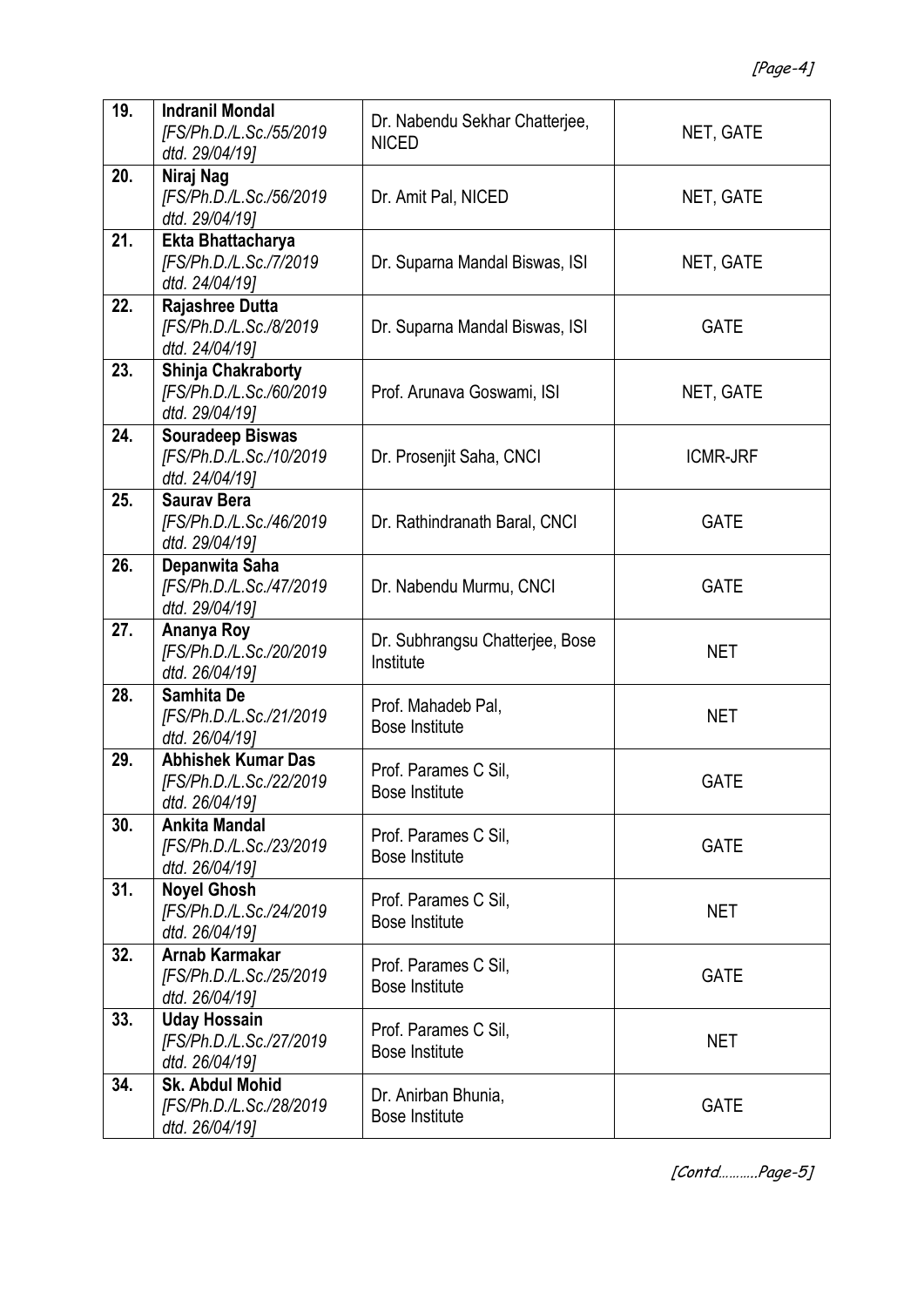| 35. | <b>Troyee Das</b><br>[FS/Ph.D./L.Sc./30/2019<br>dtd. 26/04/19]                  | Dr. Zhumur Ghosh,<br><b>Bose Institute</b>                   | NET, GATE   |
|-----|---------------------------------------------------------------------------------|--------------------------------------------------------------|-------------|
| 36. | <b>Madhurima Chatterjee</b><br>[FS/Ph.D./L.Sc./31/2019<br>dtd. 26/04/19]        | Dr. Jayanta Mukhopadhyay,<br><b>Bose Institute</b>           | NET, GATE   |
| 37. | Dibakar Sarkar<br>[FS/Ph.D./L.Sc./32/2019<br>dtd. 26/04/19]                     | Dr. Anirban Bhunia,<br><b>Bose Institute</b>                 | <b>GATE</b> |
| 38. | <b>Byapti Ghosh</b><br>[FS/Ph.D./L.Sc./33/2019<br>dtd. 26/04/19]                | Dr. Zhumur Ghosh,<br><b>Bose Institute</b>                   | <b>GATE</b> |
| 39. | <b>Sonal Sachdev</b><br>[FS/Ph.D./L.Sc./34/2019<br>dtd. 26/04/191               | Prof. Shubho Chaudhuri,<br><b>Bose Institute</b>             | NET, GATE`  |
| 40. | <b>Ranit Pariary</b><br>[FS/Ph.D./L.Sc./36/2019<br>dtd. 26/04/19]               | Dr. Anirban Bhunia,<br><b>Bose Institute</b>                 | NET, GATE`  |
| 41. | <b>Abhisek Sarkar</b><br>[FS/Ph.D./L.Sc./37/2019<br>dtd. 26/04/19]              | Dr. Kaushik Biswas,<br><b>Bose Institute</b>                 | <b>NET</b>  |
| 42. | Mitali Manna<br>[FS/Ph.D./L.Sc./40/2019<br>dtd. 26/04/19]                       | Dr. Subhrangsu Chatterjee, Bose<br>Institute                 | <b>NET</b>  |
| 43. | <b>Elora Khamrui</b><br>[FS/Ph.D./L.Sc./41/2019<br>dtd. 26/04/19]               | Dr. Kaushik Biswas,<br><b>Bose Institute</b>                 | <b>NET</b>  |
| 44. | Sayak Manna<br>[FS/Ph.D./L.Sc./13/2019<br>dtd. 25/04/19]                        | Dr. Sujata Law,<br><b>School of Tropical Medicine</b>        | <b>GATE</b> |
| 45. | <b>Snehashis Koley</b><br>[FS/Ph.D./L.Sc./4/2019 dtd.<br>23/04/19]              | Dr. Mandira Mukherjee,<br><b>School of Tropical Medicine</b> | <b>WRET</b> |
| 46. | <b>Subhashree</b><br>Bhattacharyya<br>[FS/Ph.D./L.Sc./11/2019<br>dtd. 25/04/19] | Dr. Sujata Law,<br><b>School of Tropical Medicine</b>        | <b>WRET</b> |
| 47. | <b>Sayantan Ghosh</b><br>[FS/Ph.D./L.Sc./12/2019<br>dtd. 25/04/19]              | Dr. Sujata Law,<br><b>School of Tropical Medicine</b>        | <b>WRET</b> |
| 48. | Siddhartha Sengupata<br>[FS/Ph.D./L.Sc./14/2019<br>dtd. 25/04/19]               | Dr. Anusri Tripathi,<br><b>School of Tropical Medicine</b>   | <b>WRET</b> |
| 49. | Anirban Kanungo<br>[FS/Ph.D./L.Sc./62/2019<br>dtd. 29/04/19]                    | Dr. Santanu Tripathi,<br>School of Tropical Medicine         | <b>WRET</b> |
| 50. | Sourav Kumar Nandi<br>[FS/Ph.D./L.Sc./2/2019<br>dtd.23/04/19]                   | Dr. Rittwika Bhattacharya,<br><b>NSCBCRI</b>                 | <b>WRET</b> |

[Contd………..Page-6]